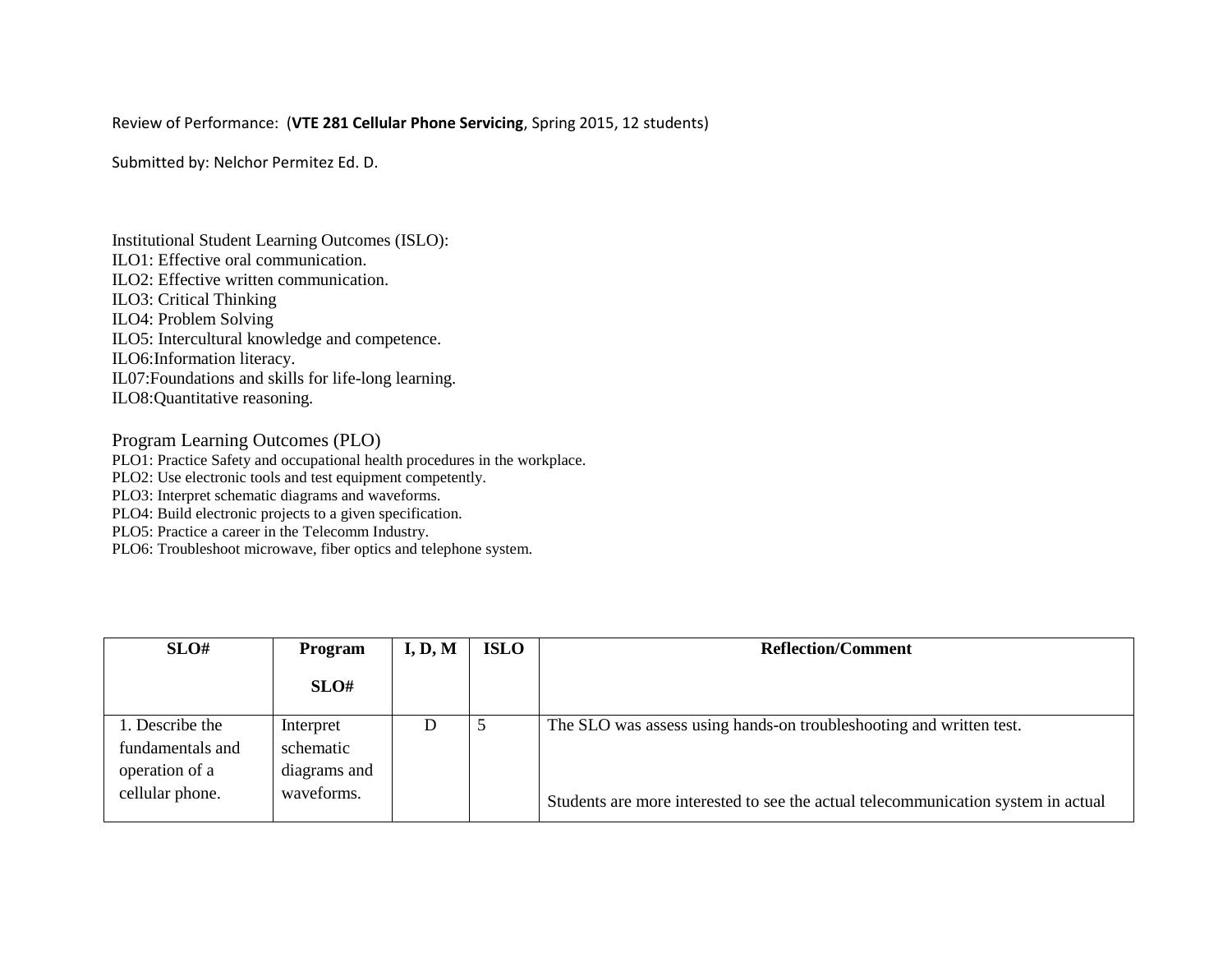|                                                                       |                                                      |           |   | application.<br>Letter Grade<br>$\mathbf{A}$<br>$\, {\bf B}$                                                                                                                                                                                                                 | Number of student<br>$\overline{3}$<br>8 |
|-----------------------------------------------------------------------|------------------------------------------------------|-----------|---|------------------------------------------------------------------------------------------------------------------------------------------------------------------------------------------------------------------------------------------------------------------------------|------------------------------------------|
| 2. Describe and<br>inspect the common<br>parts of a cellular<br>phone | Interpret<br>schematic<br>diagrams and<br>waveforms. | ${\bf D}$ | 5 | $\overline{C}$<br>1<br>The SLO was assess using hands-on troubleshooting and written test.<br>Students are more involved when they saw and touch the actual connection link<br>except for electromagnetic frequency use as connection link for telecommunication<br>systems. |                                          |
|                                                                       |                                                      |           |   | Letter Grade<br>$\overline{A}$                                                                                                                                                                                                                                               | Number of student<br>3                   |
|                                                                       |                                                      |           |   | $\overline{B}$                                                                                                                                                                                                                                                               | 8                                        |
|                                                                       |                                                      |           |   | $\overline{C}$                                                                                                                                                                                                                                                               | $\mathbf{1}$                             |
| 3. Identify and test<br>cellular phone                                | Interpret<br>schematic                               | M         | 5 | The SLO was assess using hands-on troubleshooting and written test.                                                                                                                                                                                                          |                                          |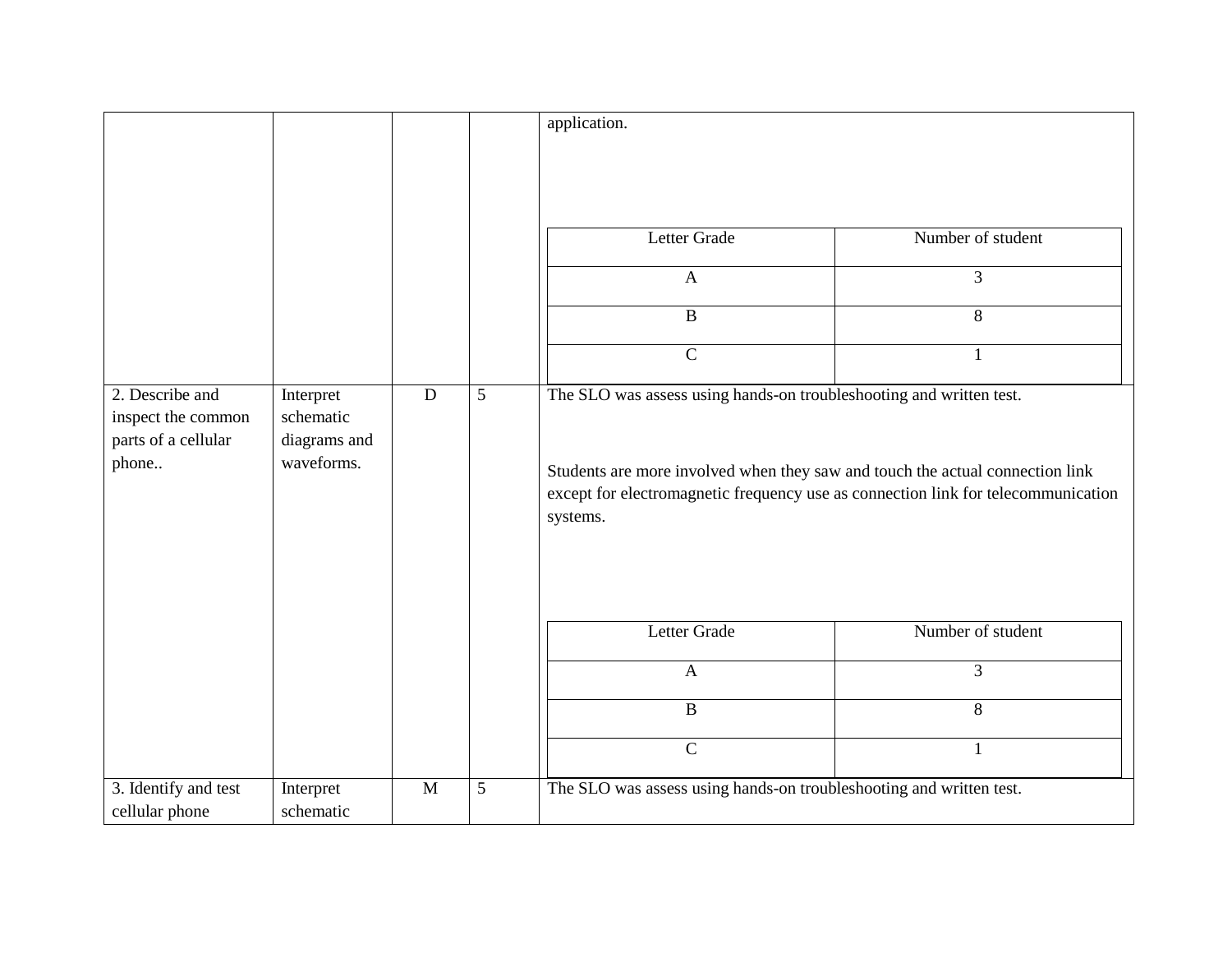| diagrams and                                         |                                                                                                |   |                                                                                                                                                                                 |                   |  |  |
|------------------------------------------------------|------------------------------------------------------------------------------------------------|---|---------------------------------------------------------------------------------------------------------------------------------------------------------------------------------|-------------------|--|--|
| waveforms.                                           |                                                                                                |   | Students need more time in hands-on and other practical procedure to reach                                                                                                      |                   |  |  |
|                                                      |                                                                                                |   | mastery level performance.                                                                                                                                                      |                   |  |  |
|                                                      |                                                                                                |   | Letter Grade                                                                                                                                                                    | Number of student |  |  |
|                                                      |                                                                                                |   | $\mathbf{A}$                                                                                                                                                                    | $\overline{2}$    |  |  |
|                                                      |                                                                                                |   | $\mathbf{B}$                                                                                                                                                                    | 9                 |  |  |
|                                                      |                                                                                                |   | $\mathsf{C}$                                                                                                                                                                    | $\mathbf{1}$      |  |  |
| schematic                                            | $\mathbf{M}$                                                                                   | 5 | The SLO was assess using hands-on troubleshooting and written test.                                                                                                             |                   |  |  |
| waveforms.                                           |                                                                                                |   | Students need more time in hands-on and other practical procedure to reach<br>mastery level performance.                                                                        |                   |  |  |
|                                                      |                                                                                                |   | Letter Grade                                                                                                                                                                    | Number of student |  |  |
|                                                      |                                                                                                |   | $\overline{A}$                                                                                                                                                                  | $\overline{2}$    |  |  |
|                                                      |                                                                                                |   | $\bf{B}$                                                                                                                                                                        | 9                 |  |  |
|                                                      |                                                                                                |   | $\overline{C}$                                                                                                                                                                  | $\mathbf{1}$      |  |  |
| Interpret<br>schematic<br>diagrams and<br>waveforms. | M                                                                                              | 5 | The SLO was assess using hands-on troubleshooting and written test.<br>Students need more time in hands-on and other practical procedure to reach<br>mastery level performance. |                   |  |  |
|                                                      | Identify and describe Interpret<br>symptoms and troubl<br>diagrams and<br>using service manual |   |                                                                                                                                                                                 |                   |  |  |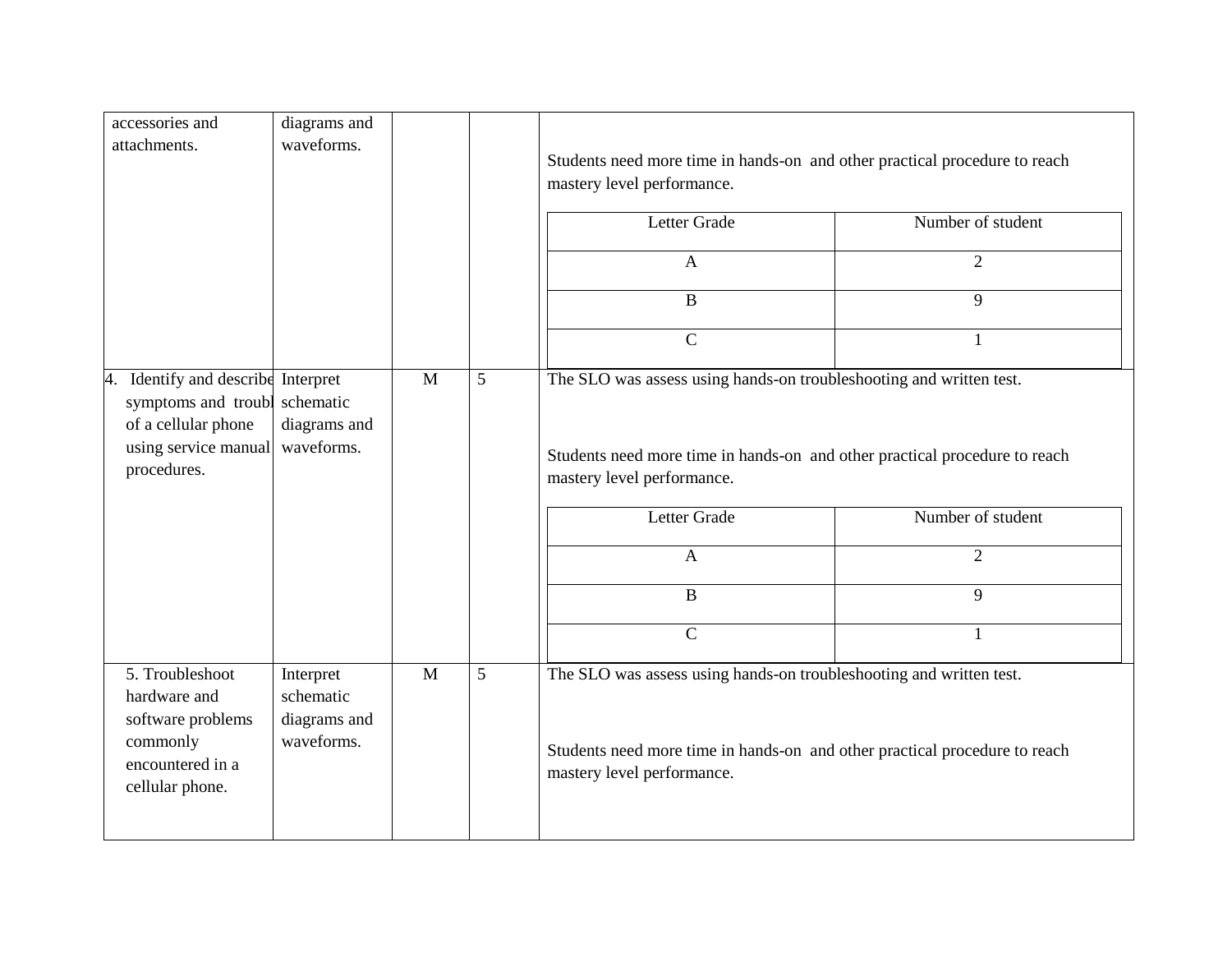|                                                                          |                                                                        |   |                | Letter Grade                                                                                                                                                                    | Number of student |
|--------------------------------------------------------------------------|------------------------------------------------------------------------|---|----------------|---------------------------------------------------------------------------------------------------------------------------------------------------------------------------------|-------------------|
|                                                                          |                                                                        |   |                | $\mathbf{A}$                                                                                                                                                                    | 3                 |
|                                                                          |                                                                        |   |                | $\bf{B}$                                                                                                                                                                        | 9                 |
|                                                                          |                                                                        |   |                | $\mathcal{C}$                                                                                                                                                                   |                   |
| 6. Assemble and<br>disassemble<br>different brands of<br>cellular phones | Troubleshoot<br>microwave,<br>fiber optics<br>and telephone<br>system. | M | $\overline{7}$ | The SLO was assess using hands-on troubleshooting and written test.<br>Students need more time in hands-on and other practical procedure to reach<br>mastery level performance. |                   |
|                                                                          |                                                                        |   |                | Letter Grade                                                                                                                                                                    | Number of student |
|                                                                          |                                                                        |   |                | $\mathbf{A}$                                                                                                                                                                    | $\mathfrak{Z}$    |
|                                                                          |                                                                        |   |                | $\bf{B}$                                                                                                                                                                        | 9                 |
|                                                                          |                                                                        |   |                | $\mathcal{C}$                                                                                                                                                                   |                   |

**Additional observations:** Students are more interested when taught with actual device shown to them instead of plane picture presentation. Likewise there are new mobile operating system that's in the market now the Android and new OS for Iphone which we also discuss as part of the CSLO number 5.

Special comments: 12 out of 12 or 100% of students got a grade of "C" or higher.3 student got A, 8 students got B and 1 student got C. **Recommendations:** Student register in the course must be able to finish the 100 courses and first semester 200 courses in technical requirements to be able to troubleshoot the cellular phone and tablets easily.